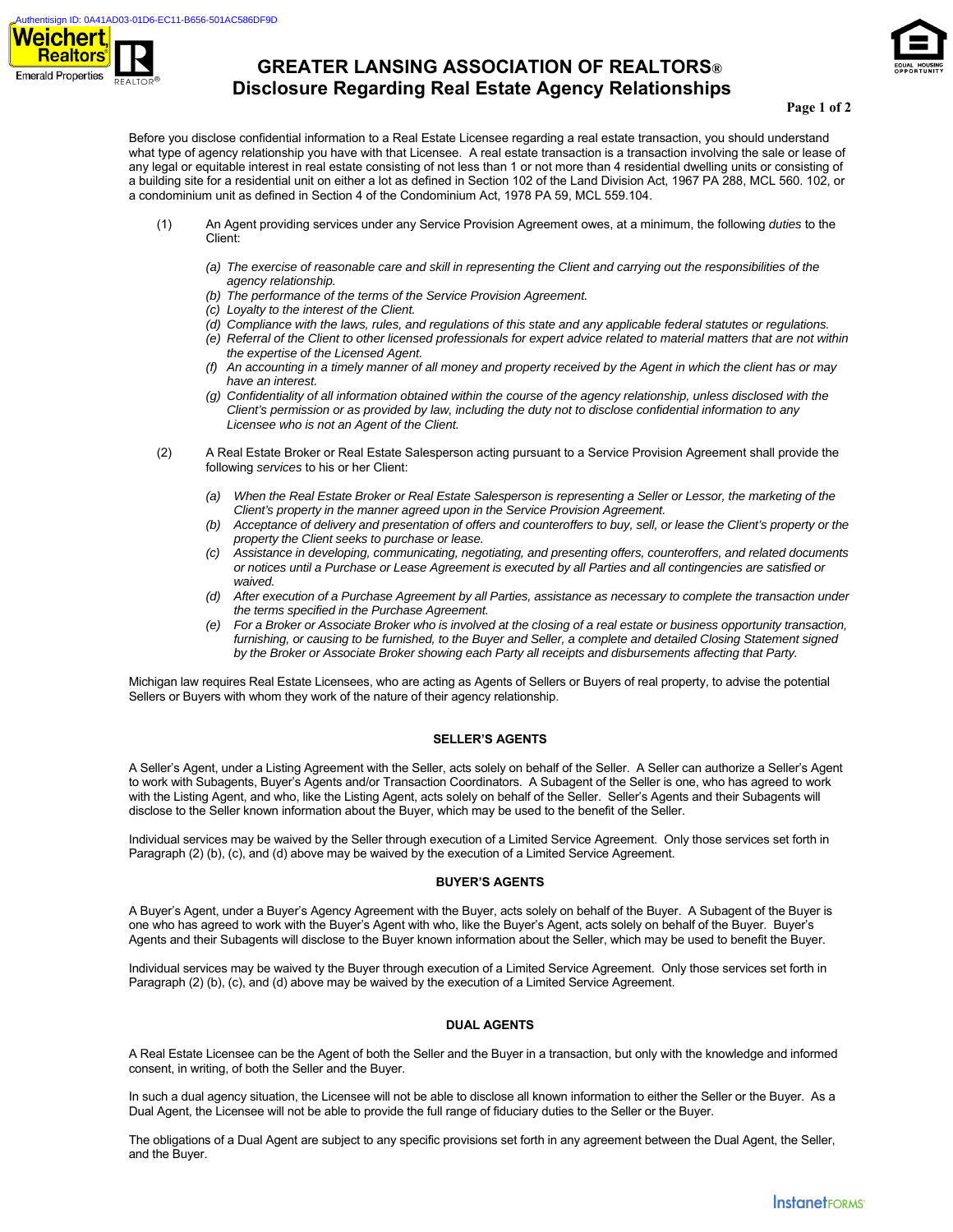

# **GREATER LANSING ASSOCIATION OF REALTORS® Disclosure Regarding Real Estate Agency Relationships**

**Page 2 of 2** 

#### **TRANSACTION COORDINATOR**

A Transaction Coordinator is **a Licensee who is not acting as an Agent of either the Seller or the Buyer**, yet is providing services to complete a real estate transaction. The Transaction Coordinator is not an Agent for either Party and, therefore, owes no fiduciary duty to either Party.

#### **DESIGNATED AGENCY**

A Buyer or Seller with a Designated Agency Agreement is represented only by Agents specifically named in the Agreement. Any Agents of the firm not named in the Agreement do not represent the Buyer or Seller. The name "Designated" Agent acts solely on behalf of his or her Client and may only share confidential information about the Client with the Agent's Supervisory Broker, who is also named in the Agreement. Other Agents in the firm have no duties to the Buyer or Seller and may act solely on behalf of another Party in the transaction.

#### **LICENSEE DISCLOSURE (Check one)**

I hereby disclose that the agency status of the Licensee named below is:

 **\_\_\_\_\_\_\_\_** Seller's Agent

Seller's Agent with a Limited Service Agreement

 **\_\_\_\_\_\_\_\_** Buyer's Agent

Buyer's Agent with a Limited Service Agreement

 **\_\_\_\_\_\_\_\_** Dual Agent ✘

 **\_\_\_\_\_\_\_\_** Transaction Coordinator **(A Licensee who is not acting as an Agent of either the Seller or the Buyer.)**  None of the above

#### **AFFILIATED LICENSEE DISCLOSURE (Check one)**

- \_\_\_\_\_\_\_\_ Check here if acting as a Designated Agent. Only the Licensee's Broker and a named Supervisory Broker have the same agency relationship as the Licensee named below. If the other Party in a transaction is represented by an affiliated Licensee, then the Licensee's Broker and all named Supervisory Brokers shall be considered disclosed consensual Dual Agents.
- Check here if not acting as a Designated Agent. All affiliated Licensees have the same agency relationship as the Licensee named below. ✘

Further, this form was provided to the Buyer or Seller before disclosure of any confidential information.

| Eric Crandall                           | 05/17/22 |
|-----------------------------------------|----------|
| CIIU CIMMINI<br>-Licensee Eric Crandall | Date     |
|                                         |          |

Licensee Date Date is a state of the control of the control of the control of the control of the control of the

 $\sqrt{ }$ 

#### **ACKNOWLEDGMENT**

By signing below, the Parties acknowledge that they have received and read the information in this Agency Disclosure Statement and Aacknowledge that this form was provided to them before the disclosure of any confidential information. **THIS IS NOT A CONTRACT.** 

| <u>William SaintAmour </u>                        | 05/17/22 |
|---------------------------------------------------|----------|
| Potential Buyer Seller (check one)                | Date     |
|                                                   |          |
| Potential<br><b>□</b> Buyer<br>Seller (check one) | Date     |

**DISCLAIMER: this form is provided as a service of the Greater Lansing Association of REALTORS®. Please review both the form and details of the particular transaction to ensure that each section is appropriate for the transaction. The Greater Lansing Association of REALTORS® is not responsible for use or misuse of the form, for misrepresentation, or for warranties made regarding the form.**

©Copyright by Greater Lansing Association of REALTORS® (12/2017)

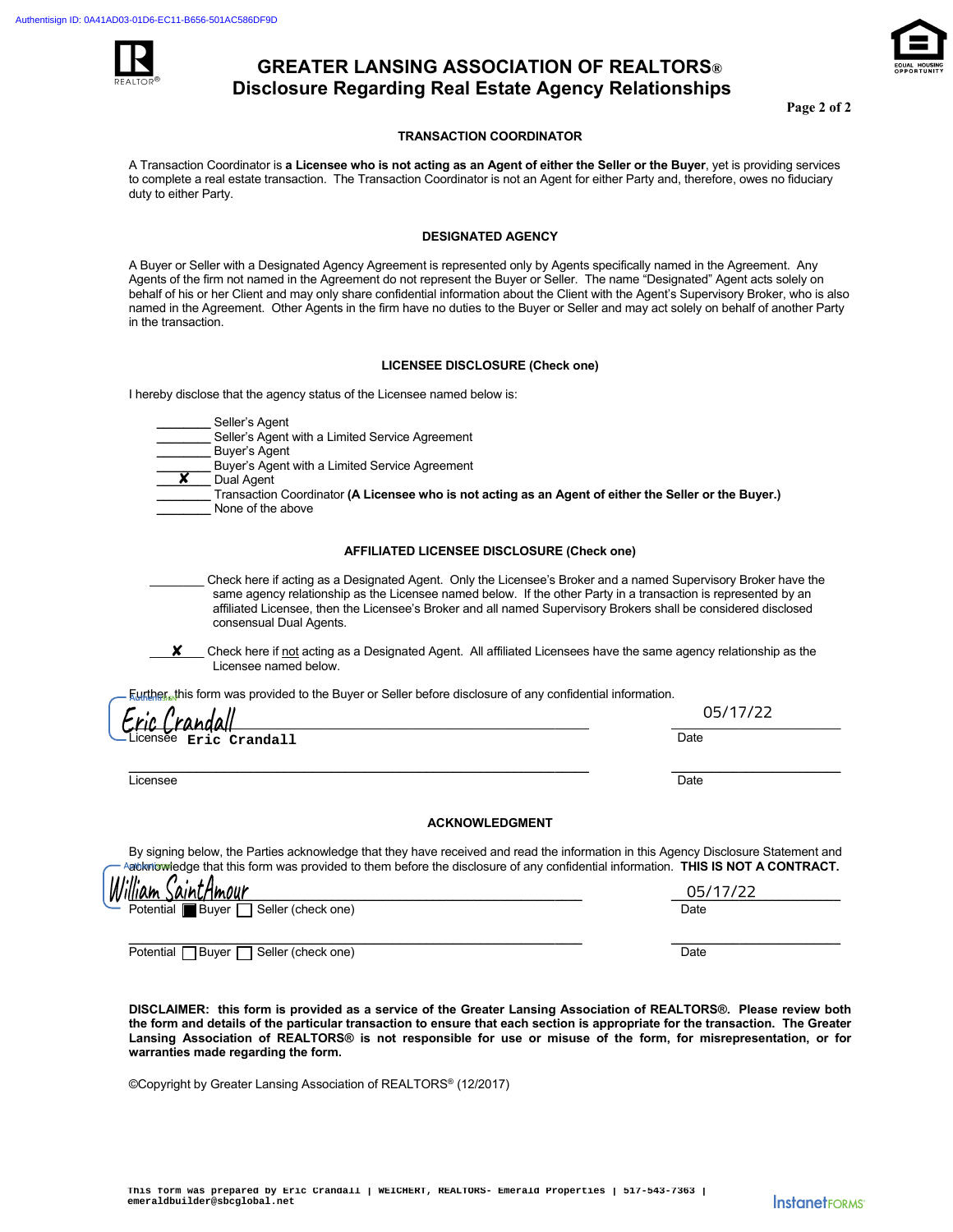Weichert. **Realtors Emerald Properties** 



Recommended to be signed before a showing but no later than prior to the writing and presentation of a Buy and Sell Agreement.

| Property Address: 332 | N Cochran Ave          |  |                | Charlotte                           | МI                | 48813 |
|-----------------------|------------------------|--|----------------|-------------------------------------|-------------------|-------|
| Broker:               | <b>LISTING COMPANY</b> |  |                | Weichert Realtors Emerald Propeties |                   |       |
| Buyer(s):             | William SaintAmour     |  | Seller(s):     |                                     | City of Charlotte |       |
| <b>Selling Agent:</b> | Eric J Crandall        |  | Listing Agent: |                                     | Eric J Crandall   |       |

### **Selling Real Estate Company Listing Real Estate Company**

One of the licensed agents associated with our brokerage firm, by contract, agreed to help you find and negotiate for property. At the time that you signed the Exclusive Buyer Agency Agreement, we explained to you that we also enter into exclusive agency relationships with Sellers to represent their interest in marketing their property. We also explained that, in the event you desire to negotiate for property listed by our company, we become a dual agent.

This notice is to inform you that we will be a dual agent on the above property in which you have expressed an interest. Although, in such a situation, we would certainly do everything possible not to favor the position of one party over the other, you and the Seller have different interests to assert during the process of negotiating. It is very important to us that your consent to this situation be an informed consent and that you fully understand that it would be inappropriate for us to represent one party to the disadvantage of the other. William Sainty-mour<br>
Reduce):<br>
Reduce of Crandall<br>
Reduce of Crandall<br>
Reduce of Crandall<br>
Reduce of Crandall<br>
City of Crandall<br>
Leting Reduce the Property and Andronio Modella Company<br>
Reduce of the discussion of the Disc

Because of your earlier signed consent to this dual agency relationship, we are showing you the property with the understanding that we represent both the Buyer and Seller in this transaction and will not be an active negotiator for either party. However, we believe that we can still serve an important role as an intermediary, facilitator and/or mediator and want to be of service to both of you.

One of the licensed Agents associated with our brokerage firm obtained a listing on your property at the above address. From time to time, we also enter into exclusive agency relationships with persons to represent their interest in locating property such as yours. In the event that one of our Buyer Clients desires to negotiate for your property, we become a dual agent.

This notice is to inform you that we have been retained by a person who has expressed an interest in your property. Although, in such a situation we would certainly do everything possible not to favor the position of one party over the other, you and the Buyer have different interests to assert during the process of negotiating. It is very important to us that your consent to this situation be an informed consent and that you fully understand that it would be inappropriate for us to represent one party to the disadvantage of the other.

Because of your earlier signed consent to this dual agency relationship, we are going forward with a showing of your property with the understanding that we represent both the Buyer and Seller in this transaction and will not be an active negotiator for either party. However, we believe that we can still serve an important role as an intermediary, facilitator, and/or mediator and want to be of service to both of you.

Both parties understand and acknowledge that in connection with this transaction, the Broker shall have the right to collect a commission or fee from  $\boldsymbol{\mathsf{x}}$  SELLER; BUYER; or BOTH, (check one) and acknowledge that this has been disclosed.

The undersigned further acknowledge that we have read and understand the foregoing and have had the opportunity to consult with legal counsel, if so desired, before executing this Notification of Disclosed Dual Agency.

| William<br><u>tAmour</u><br>AINT | 05/17/22<br><u>_ _</u> |        |      |
|----------------------------------|------------------------|--------|------|
| Buyer                            | Date                   | Seller | Date |
| <b>Buyer</b>                     | Date                   | Seller | Date |

The Selling Agent, whose signature appears below, affirms that the Buyer has signed this Notification before signing any written offer to purchase the property. The Listing Agent, whose signature appears below, affirms that Seller has signed this Notification before reviewing any written offer from the Buyer.

| Eric Crandall                 | 05/17/22 |                               |      |
|-------------------------------|----------|-------------------------------|------|
| Selling Agent Eric J Crandall | Date     | Listing Agent Eric J Crandall | Date |

DISCLAIMER: This form is provided by the Greater Lansing Association of REALTORS® solely for the use of its Members. Those who use the form are expected to review both the form and the details of the<br>particular transaction misrepresentation, or warranties made in connection with the form.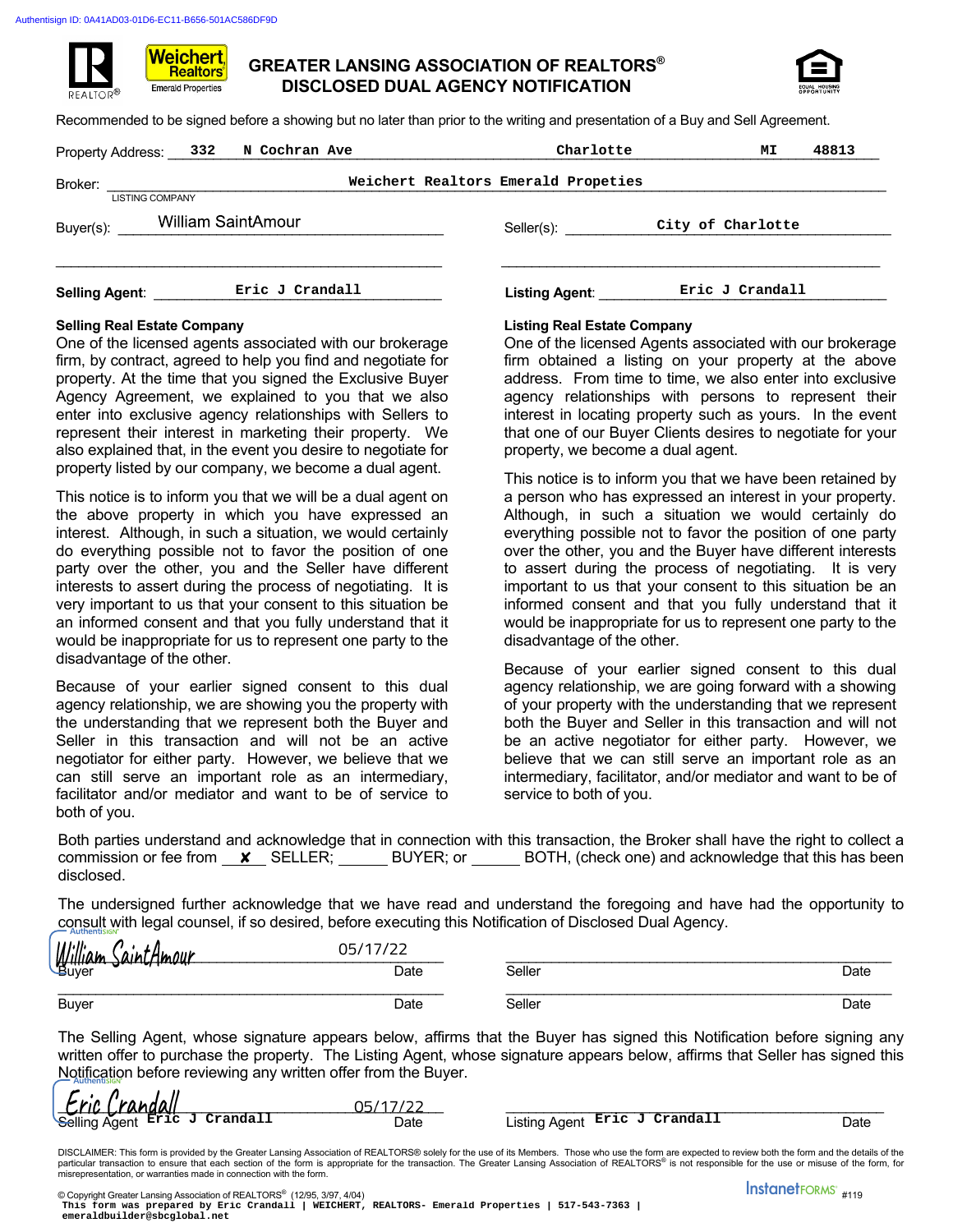Authentisign ID: 0A41AD03-01D6-EC11-B656-501AC586DF9D

REALTOR<sup>®</sup>

# **Weichert, GREATER LANSING ASSOCIATION OF REALTORS® PURCHASE AGREEMENT**



| Offer Date:                                         |                                      | May $17, 2022$                                                 |                                                                       |                                                           |                                                                                                                                                                                                                                                                                                                                                                                                                                                                                                                                                                                                                                                                                                                                                                                                                                                                                                                                                                                                                                |
|-----------------------------------------------------|--------------------------------------|----------------------------------------------------------------|-----------------------------------------------------------------------|-----------------------------------------------------------|--------------------------------------------------------------------------------------------------------------------------------------------------------------------------------------------------------------------------------------------------------------------------------------------------------------------------------------------------------------------------------------------------------------------------------------------------------------------------------------------------------------------------------------------------------------------------------------------------------------------------------------------------------------------------------------------------------------------------------------------------------------------------------------------------------------------------------------------------------------------------------------------------------------------------------------------------------------------------------------------------------------------------------|
|                                                     |                                      |                                                                | Selling Office: Weichert Realtors, Emerald Properties                 | Selling Broker #                                          | 973 — 10                                                                                                                                                                                                                                                                                                                                                                                                                                                                                                                                                                                                                                                                                                                                                                                                                                                                                                                                                                                                                       |
|                                                     |                                      |                                                                |                                                                       |                                                           |                                                                                                                                                                                                                                                                                                                                                                                                                                                                                                                                                                                                                                                                                                                                                                                                                                                                                                                                                                                                                                |
|                                                     |                                      |                                                                | Selling REALTOR®: Eric J Crandall                                     |                                                           | License # $6502351333$                                                                                                                                                                                                                                                                                                                                                                                                                                                                                                                                                                                                                                                                                                                                                                                                                                                                                                                                                                                                         |
|                                                     |                                      | Selling REALTOR®'s Email Address: emeraldbuilder@sbcglobal.net |                                                                       |                                                           |                                                                                                                                                                                                                                                                                                                                                                                                                                                                                                                                                                                                                                                                                                                                                                                                                                                                                                                                                                                                                                |
|                                                     |                                      |                                                                | Selling REALTOR®'s Phone: 517-204-3945 cell                           |                                                           |                                                                                                                                                                                                                                                                                                                                                                                                                                                                                                                                                                                                                                                                                                                                                                                                                                                                                                                                                                                                                                |
|                                                     |                                      |                                                                | Listing Office: Weichert Realtors Emerald Propeties                   |                                                           |                                                                                                                                                                                                                                                                                                                                                                                                                                                                                                                                                                                                                                                                                                                                                                                                                                                                                                                                                                                                                                |
|                                                     |                                      |                                                                |                                                                       |                                                           |                                                                                                                                                                                                                                                                                                                                                                                                                                                                                                                                                                                                                                                                                                                                                                                                                                                                                                                                                                                                                                |
|                                                     |                                      |                                                                | Listing REALTOR®: same same                                           |                                                           |                                                                                                                                                                                                                                                                                                                                                                                                                                                                                                                                                                                                                                                                                                                                                                                                                                                                                                                                                                                                                                |
|                                                     |                                      |                                                                |                                                                       |                                                           |                                                                                                                                                                                                                                                                                                                                                                                                                                                                                                                                                                                                                                                                                                                                                                                                                                                                                                                                                                                                                                |
|                                                     |                                      |                                                                | Listing REALTOR®'s Phone: 517-534-7363 office                         |                                                           | facsimile: 517-543-7220                                                                                                                                                                                                                                                                                                                                                                                                                                                                                                                                                                                                                                                                                                                                                                                                                                                                                                                                                                                                        |
| BUYER offers to purchase from SELLER the following: |                                      |                                                                |                                                                       |                                                           |                                                                                                                                                                                                                                                                                                                                                                                                                                                                                                                                                                                                                                                                                                                                                                                                                                                                                                                                                                                                                                |
| 1.                                                  |                                      |                                                                |                                                                       |                                                           | <b>PROPERTY</b> situated in the City of Charlotte Twp. of City                                                                                                                                                                                                                                                                                                                                                                                                                                                                                                                                                                                                                                                                                                                                                                                                                                                                                                                                                                 |
|                                                     |                                      | County of Eaton Michigan,                                      |                                                                       |                                                           |                                                                                                                                                                                                                                                                                                                                                                                                                                                                                                                                                                                                                                                                                                                                                                                                                                                                                                                                                                                                                                |
|                                                     |                                      | located at: 332 N. Cochran Ave. Charlotte                      |                                                                       | <u> 1989 - John Stein, Amerikaansk politiker (* 1989)</u> |                                                                                                                                                                                                                                                                                                                                                                                                                                                                                                                                                                                                                                                                                                                                                                                                                                                                                                                                                                                                                                |
| and legally described as:                           |                                      |                                                                | 14 FT., W TO BEG. O. P. BLOCK 5 CITY OF CHARLOTTE <b>All Accounts</b> |                                                           | LOTS 8 & 9. THAT PART OF LOT 5, COM AT SW COR. OF SEC. 7, N 14 FT., E 9 RODS 9 1/2 LKS., S                                                                                                                                                                                                                                                                                                                                                                                                                                                                                                                                                                                                                                                                                                                                                                                                                                                                                                                                     |
|                                                     |                                      |                                                                |                                                                       |                                                           | MLS $\#(s)$ 264939 264939 Permanent Parcel $\#(s)$ : 23-200-000-005-080-00                                                                                                                                                                                                                                                                                                                                                                                                                                                                                                                                                                                                                                                                                                                                                                                                                                                                                                                                                     |
| rented).                                            |                                      |                                                                |                                                                       |                                                           | Subject to any existing building and use restrictions, zoning ordinances, and easements, if any. The Property includes all buildings; GAS, OIL,<br>AND MINERAL RIGHTS OWNED BY SELLER; all attached fixtures such as carpeting and linoleum; mirrors; complete lighting and fan<br>fixtures; window treatment hardware/rods; window shades, curtains, and blinds; screens, storm windows and doors; stationary laundry tubs;<br>heating and air conditioning equipment; water heater, water softener (unless rented), water pump and pressure tank; sump pump; satellite dish<br>and controls; garage door opener and controls; attached work benches; all attached shelving; stationary outdoor grills; all support equipment for<br>in-ground pools; detached storage buildings; fireplace doors and screens; built-in appliances; mail box; all plantings; underground sprinkling<br>system, water pumps and timers; fences; awnings; basketball hoop; outdoor play equipment; fuel (unless metered) and fuel tanks (unless |
|                                                     | <b>EXCEPTIONS OR ADDITIONS: None</b> |                                                                |                                                                       |                                                           |                                                                                                                                                                                                                                                                                                                                                                                                                                                                                                                                                                                                                                                                                                                                                                                                                                                                                                                                                                                                                                |
|                                                     |                                      |                                                                |                                                                       |                                                           |                                                                                                                                                                                                                                                                                                                                                                                                                                                                                                                                                                                                                                                                                                                                                                                                                                                                                                                                                                                                                                |
|                                                     |                                      |                                                                |                                                                       |                                                           |                                                                                                                                                                                                                                                                                                                                                                                                                                                                                                                                                                                                                                                                                                                                                                                                                                                                                                                                                                                                                                |

| 2. | <b>PRICE:</b> The purchase price will be $\text{\$}$ 9,900.00                                           |          |      |                                 |
|----|---------------------------------------------------------------------------------------------------------|----------|------|---------------------------------|
|    | Nine thousand, nine hundred                                                                             | Dollars) |      |                                 |
| 3. | This offer<br>А.                                                                                        |          |      |                                 |
|    | <b>X</b> is NOT Contingent upon the Sale or Close of another property                                   |          |      |                                 |
|    | $\Box$ IS contingent upon the Sale and Close of<br><u> 1980 - Jan Barnett, fransk politik (f. 1980)</u> |          |      |                                 |
|    |                                                                                                         |          |      |                                 |
|    | <b>OTHER PROVISIONS:</b><br>B.                                                                          |          |      |                                 |
|    | Date 05/17/2022 SELLER'S initials /<br><b>BUYER'S</b> initials                                          |          | Date |                                 |
|    | This form was prepared by Eric Crandall  <br>WEICHERT, REALTORS- Emerald Properties                     |          |      | <b>InstanetFORMS</b><br>$517 -$ |

**543-7363 | emeraldbuilder@sbcglobal.net**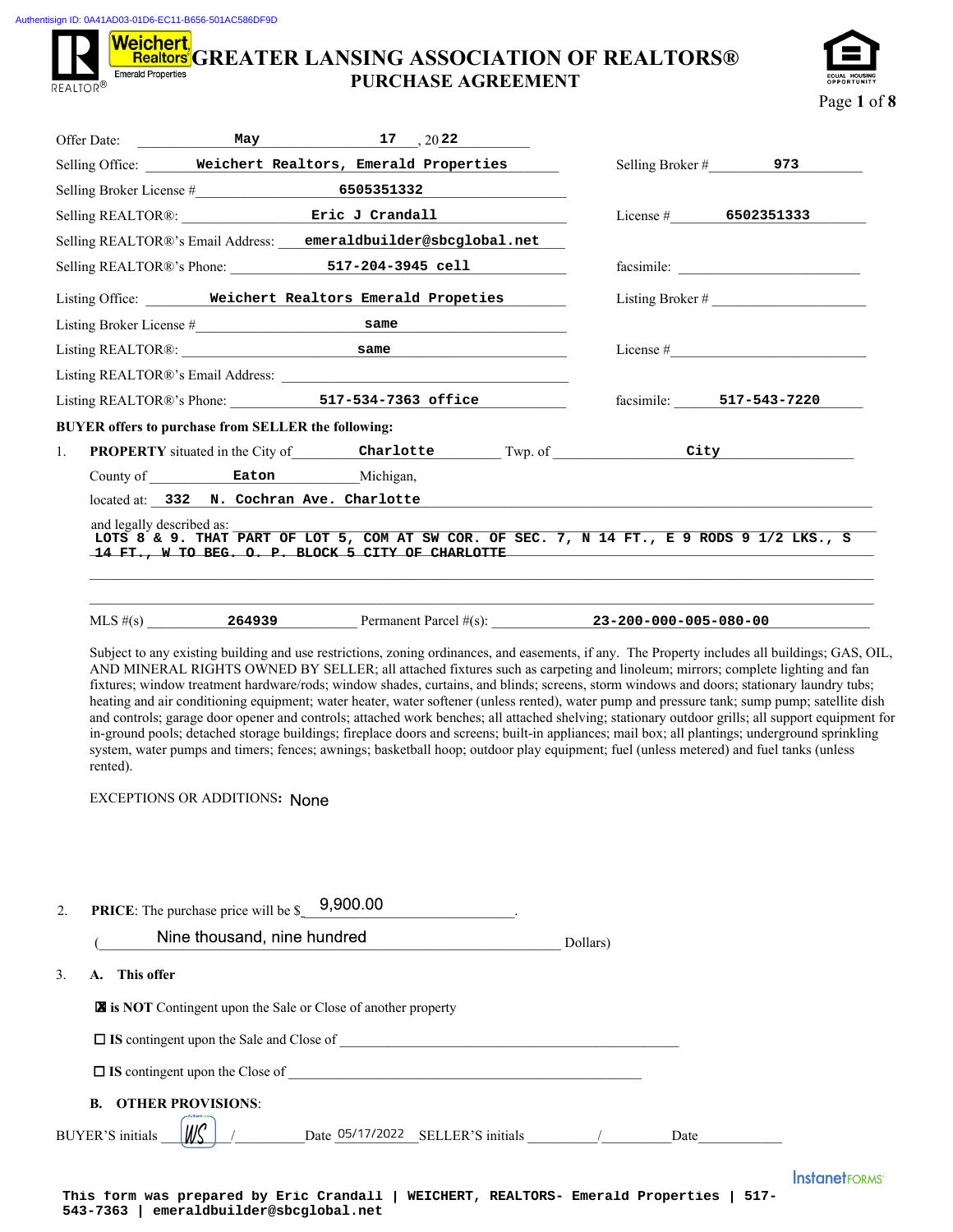

\_\_\_\_\_\_\_\_\_\_\_\_\_\_\_\_\_\_\_\_\_\_\_\_\_\_\_\_\_\_\_\_\_\_\_\_\_\_\_\_\_\_\_\_\_\_\_\_\_\_\_\_\_\_\_\_\_\_\_\_\_\_\_\_\_\_\_\_\_\_\_\_\_\_\_\_\_\_\_\_\_\_\_\_\_\_\_\_\_\_\_\_\_\_\_\_\_\_\_\_\_\_\_\_\_\_\_\_\_\_ **332 N. Cochran Ave. Charlotte Charlotte**

Property Address

**B. OTHER PROVISIONS CONTINUED:**

4. **METHOD OF PAYMENT**: ALL MONIES MUST BE PAID IN U.S. FUNDS IN THE FORM OF CERTIFIED CHECK, CASHIER'S CHECK, OR BANK TRANSFER. The purchase will be completed by the following method:

**CASH**. The full purchase price upon delivery of a warranty deed

 **NEW MORTGAGE**. The full purchase price upon delivery of a warranty deed. This Agreement is contingent on BUYER'S ability to obtain a \_\_\_\_\_\_\_\_\_\_\_\_\_\_\_\_\_\_\_\_\_\_\_ \_\_\_\_\_\_\_\_\_\_\_\_\_\_ year mortgage in the amount of \$\_\_\_\_\_\_\_\_\_\_\_\_\_\_\_\_\_\_\_\_\_\_\_ or \_\_\_\_\_\_\_\_ % of the sale price

**IBUYER** will formally apply for loan within \_\_\_\_\_\_\_\_\_\_\_\_\_\_\_\_\_\_\_\_ business days after SELLER'S acceptance of this Agreement.

BUYER has formally applied for a mortgage loan and is conditionally preapproved.

If BUYER fails to deliver to SELLER acceptable evidence of formal loan approval for the above designated property on or before SELLER may cancel this Agreement. Sale will be completed upon delivery of a warranty deed.

 **LAND CONTRACT** (BUYER and SELLER to sign a Greater Lansing Association of REALTORS® Land Contract current version, or other form specified here: \_\_\_\_\_\_\_\_\_\_\_\_\_\_\_\_\_\_\_\_\_\_\_\_\_\_\_\_\_\_\_\_\_). BUYER will pay a \$\_\_\_\_\_\_\_\_\_\_\_\_\_\_\_\_\_\_\_\_\_\_\_\_\_\_\_\_ down payment and monthly installments (principal and interest) of \$\_\_\_\_\_\_\_\_\_\_\_\_\_\_\_\_\_\_\_\_\_\_\_\_\_\_ or more, including annual interest of %, beginning days after Closing; and in addition: **EXECUTE:** The full purchase price upon delivery of<br>
UNEW MORTGAGE. The full purchase price up<br>
obtain a<br>
side price<br> **EBUYER will formally apply for loan within**<br> **EBUYER has formally apply for loan within**<br> **CBUYER has f** 

 $\Box$  1/12 of SELLER'S estimate of annual real estate taxes and insurance will be paid by BUYER each month by: add back escrow;

**OR**

□ Real estate taxes and insurance will be paid by BUYER.

BUYER will pay the entire balance within \_\_\_\_\_\_\_\_\_ years after Closing.

 **MORTGAGE ASSUMPTION or LAND CONTRACT ASSIGNMENT**. Provided that mortgage or land contract is assumable by BUYER:

 $\Box$  Delivery of Warranty deed subject to BUYER'S  $\Box$  Formal  $\Box$  Informal Assumption of existing mortgage

**OR** 

□ Assignment of SELLER'S interest in land contract.

BUYER to pay the difference of approximately \$ \_\_\_\_\_\_\_\_\_\_\_\_\_\_\_\_\_ between purchase price and balance of mortgage/land contract and to assume responsibility for monthly payments of \$ \_\_\_\_\_\_\_\_\_\_\_\_\_\_\_\_\_\_\_\_\_ including interest at \_\_\_\_\_\_\_\_\_% yearly, which is \_\_\_\_\_ fixed variable. BUYER WILL REIMBURSE SELLER FOR ANY FUNDS HELD IN ESCROW.

#### 5**. SELLER CONCESSIONS**:

 $\Box$  SELLER agrees to pay up to  $\degree$  of the purchase price or up to \$ dollars at the closing to be used toward any of the following: BUYER'S closing costs, discount points, home warranty, or any other costs that conform with lender guidelines.

□ No SELLER Concessions requested.

BUYER'S initials  $\left|\frac{\partial f}{\partial x}\right|$  / Date 05/17/2022 SELLER'S initials / Date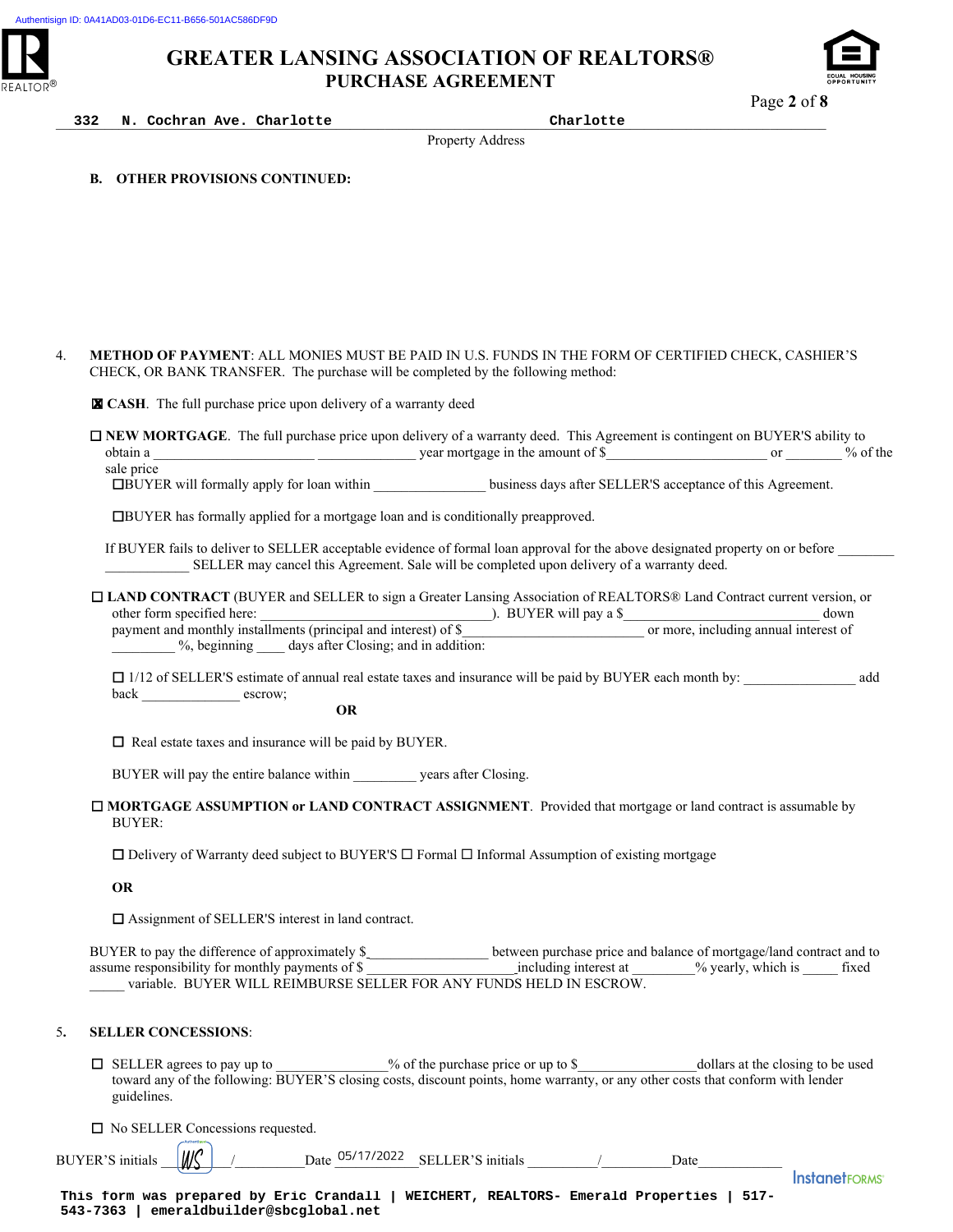



Page **3** of **8**

| 332 | Cochran Ave. Charlotte<br>N. | . | Charlotte |
|-----|------------------------------|---|-----------|
|-----|------------------------------|---|-----------|

**332 N. Cochran Ave. Charlotte Charlotte**

Property Address

6. **PRORATED ITEMS**: Rents, association fees, insurance (if assigned) as well as interest on any existing land contract, mortgage, water and sewer bills or other lien assumed or to be paid by the BUYER, will be prorated to the date of Closing.

ADDITIONAL ITEMS**:** 

**7. ASSESSMENTS:** (Defined as one-time unique charge from Tax Authority with an end balance) All special assessments for the property which have become a lien on the property on or before the date of Closing, shall be paid by the SELLER, provided, however, that in the event a special assessment is payable in installments, current and future installments shall be

 $\square$  paid by BUYER.  $\times$  paid in full by SELLER at closing;

EXCEPTIONS:

Ī

\*Special Assessments are not items like street lights, Fire Department, or items that may be ongoing with no end balance .

8. **PROPERTY TAXES** WILL BE TREATED AS IF THEY COVER THE CALENDAR YEAR in which they are first billed. TAXES first billed in years prior to year of Closing will be paid by SELLER without proration. TAXES first billed in the year of Closing will be prorated using the tax bill amounts less any assessments included in the tax bills so that SELLER will pay taxes from the first of the year through the day prior to Closing date; and BUYER will pay taxes for the balance of the year, including the date of Closing. If any bill for Taxes is not issued as of the date of Closing, the then current taxable value and tax rate and any administrative fee will be substituted and prorated.

#### 9. **A**. **INSPECTIONS**

 $\Box$  This offer is contingent upon satisfactory inspection(s) of the property, including but not limited to:

 $\square$  plumbing  $\square$  heating  $\square$  electrical  $\square$  structural  $\square$  pest  $\square$  radon  $\square$  other

at BUYER'S expense, by licensed contractor(s) and/or inspector(s) of BUYER'S choice. If the property is damaged as a result of the inspection or testing, BUYER assumes responsibility to restore the property to its former condition or to compensate SELLER accordingly. BUYER has business days after this Agreement is fully executed to obtain the inspections (the "Inspection Period"). Upon expiration of the Inspection Period, BUYER shall have three (3) business days to remove all Inspection contingencies; request a price reduction; request that SELLER make certain repairs; or cancel the Purchase Agreement (with BUYER's earnest money deposit to be returned in full). If BUYER does not request a price reduction or repairs during the three (3) business day period, the Purchase Agreement is fully enforceable as originally agreed. If during the three (3) business day period BUYER does request a price reduction or repairs by SELLER, SELLER shall have three (3) business days to accept or reject BUYER's request for a price reduction or repairs. Failure of SELLER to respond within the three (3) business days is a rejection of BUYER's request. If SELLER accepts Buyer's request, the Purchase Agreement will be automatically modified accordingly, and the parties will be bound. If SELLER does not accept BUYER's request, BUYER will have 24 hours after the expiration of the three-day period to terminate the Purchase Agreement with BUYER's earnest money deposit to be returned to BUYER in full.

 BUYER acknowledges that it has been recommended that a licensed contractor(s) and/or inspector(s) of BUYER'S choice be retained to inspect the property. Contrary to Broker's recommendation, BUYER DOES NOT DESIRE TO OBTAIN AN INSPECTION OF THE PROPERTY.

BUYER IS NOT RELYING ON ANY REPRESENTATION OR STATEMENT MADE BY SELLER OR ANY REAL ESTATE SALESPERSON/BROKER REGARDING ANY ASPECT OF THE PROPERTY OR THIS SALE, EXCEPT AS MAY BE EXPRESSLY SET FORTH IN THIS AGREEMENT, A WRITTEN AMENDMENT TO THIS AGREEMENT OR ANY WRITTEN DISCLOSURE STATEMENT. **EXAMPLE SETTLE SETTLE SETTLE SETTLE SETTLE SETTLE SETTLE SUVER IS NOT RELYING ON ANY REPRESEN SALESPERSON/BROKER REGARDING ANY ASSET FORTH IN THIS AGREEMENT, A WRITTE STATEMENT.<br>
If BUYER fails to obtain any inspection(s)** 

**If BUYER fails to obtain any inspection(s) or fails to notify SELLER's agent, in writing, within the time frame specified that BUYER is dissatisfied with any inspection(s), and/or research and discovery of information pertinent to the property, this Agreement shall be binding without regard to said inspection(s).** 

#### **B. WELL AND SEPTIC:**

 This property requires mandatory Well and Septic Inspections. BUYER and SELLER acknowledge that SELLER is required to perform, and pay for a Point of Sale Mandatory Well and Septic inspections on the above-named property.

X This property does not require mandatory Well and Septic Inspections.

| ΒU<br> | √W, | ZUZZ<br>Jate |  | Jate |  |
|--------|-----|--------------|--|------|--|
|        |     |              |  |      |  |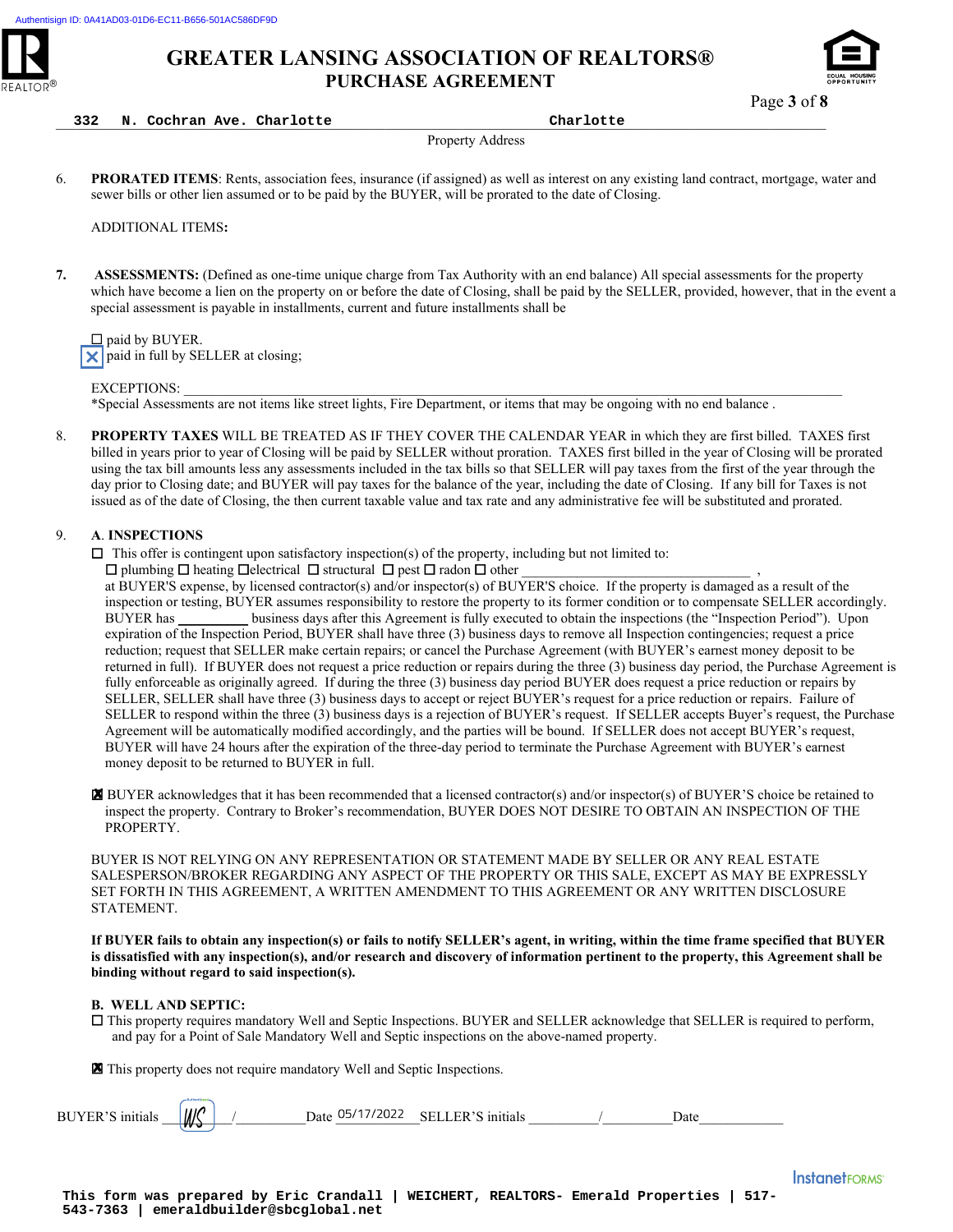



\_\_\_\_\_\_\_\_\_\_\_\_\_\_\_\_\_\_\_\_\_\_\_\_\_\_\_\_\_\_\_\_\_\_\_\_\_\_\_\_\_\_\_\_\_\_\_\_\_\_\_\_\_\_\_\_\_\_\_\_\_\_\_\_\_\_\_\_\_\_\_\_\_\_\_\_\_\_\_\_\_\_\_\_\_\_\_\_\_\_\_\_\_\_\_\_\_\_\_\_\_\_\_\_\_\_\_\_\_\_ **332 N. Cochran Ave. Charlotte Charlotte**

Property Address

#### **WELL AND SEPTIC Continued:**

**This Offer:** □ IS contingent on a satisfactory Well and Septic Inspection at BUYER'S expense, by licensed contractor(s) and/or inspector(s) of BUYER'S choice. If the property is damaged as a result of the inspection or testing, BUYER assumes responsibility to restore the property to its former condition or to compensate SELLER accordingly. BUYER has the right to terminate this Agreement if BUYER is not satisfied with the results of the inspections by giving SELLER written notice within business days after this Agreement is fully executed. □ is NOT contingent on a satisfactory Well and Septic Inspection

**C. LEAD PAINT DISCLOSURE/INSPECTION** (For residential housing built prior to 1978 only):

BUYER acknowledges that prior to signing this Agreement, BUYER has received the HUD/EPA pamphlet *Protect Your Family From Lead in Your Home* and has received a copy of the *Lead-based Paint SELLERs Disclosure Form* completed by the SELLER on land only, the terms of which shall be part of this Agreement.

BUYER also agrees (check one below):

 BUYER shall have \_\_\_\_\_\_\_\_\_\_\_\_\_\_\_ days after the date of this Agreement to conduct an inspection of the property for the presence of lead-based paint and/or lead-based paint hazards. (Federal regulations require a 10-day period or other mutually agreed upon period of time.) If BUYER is not satisfied with the results of this inspection, upon notice from BUYER to SELLER within this period, this Agreement shall terminate and any deposit shall be refunded to BUYER.

 BUYER hereby waives his/her opportunity to conduct a risk assessment or inspection for the presence of lead-based paint and/or lead-based paint hazards.

#### 10. **CLOSING COSTS:**

**A. BUYER WILL PAY FOR** transfer fees on mortgage assumptions; recording of deed and/or security instruments; attorney's opinion and/or services for BUYER; mortgage closing costs required by lender including mortgage title insurance, appraisal, title company closing fees, all inspections; rezoning; soil borings; franchise agreements; use permits; drain and /or other easements; rights-of-way; and  $\Box$  stake or  $\Box$ mortgage report survey (if a survey is required for title insurance, or is requirement by BUYER'S Lender, it will be at the BUYER'S expense). **EXECRET ENDERGY THE SECTION CONTROL EXECT CONTROL EXECTED Distribution of the SECTION of the SECTION CONTROL ENDERGY (FOR SECTION 2) and the SECTION CONTROL ENDERGY CONTROL ENDERGY CONTROL ENDERGY CONTROL ENDERGY CONTROL** 

EXCEPTIONS:

- **B. SELLER shall provide**, at SELLER's expense, to the BUYER an Owner's Policy of Title Insurance.
	- **X** With standard exceptions
	- Without standard exceptions
	- Enhanced/Extended Coverage

in the amount of the sale price; all costs required to convey clear title; title company closing fees if closing in cash, land contract, VA, or seller funded purchase money mortgage transaction; all transfer taxes on deed; preparation of deed, land contract, and security instruments; and other documents necessary to convey clear title.

#### EXCEPTIONS/ADDITIONS:

BUYER retains the right to select the provider of mortgage title insurance. If different title agencies are issuing the owners and mortgage title policies SELLER agrees to pay any and all fees to the agency issuing the owners policy except for the actual cost of recording the deed. BUYER agrees to pay any and all fees to title agency issuing the mortgage policy.

- 11. **PROPERTY INSURANCE:** SELLER shall be responsible for fire and extended coverage insurance on the property until sale is closed.
- 12. **CLOSING**: Sale will be closed on **OR** before  $\frac{301}{11}$  , 2022 unless amended by written addendum to this Agreement. If title defects exist, SELLER will have 30 days after receiving written notice to remedy the defects. After the 30 days, SELLER will refund the deposit in full termination of this Agreement if title defects have not been remedied.
- 13. **POSSESSION**: SELLER will give possession as follows:

**X** Immediately at closing

BUYER'S initials \_\_\_\_\_\_\_\_\_\_/\_\_\_\_\_\_\_\_\_\_Date \_\_\_\_\_\_\_\_\_\_\_\_SELLER'S initials \_\_\_\_\_\_\_\_\_\_/\_\_\_\_\_\_\_\_\_\_Date\_\_\_\_\_\_\_\_\_\_\_\_

**This form was prepared by Eric Crandall | WEICHERT, REALTORS- Emerald Properties |**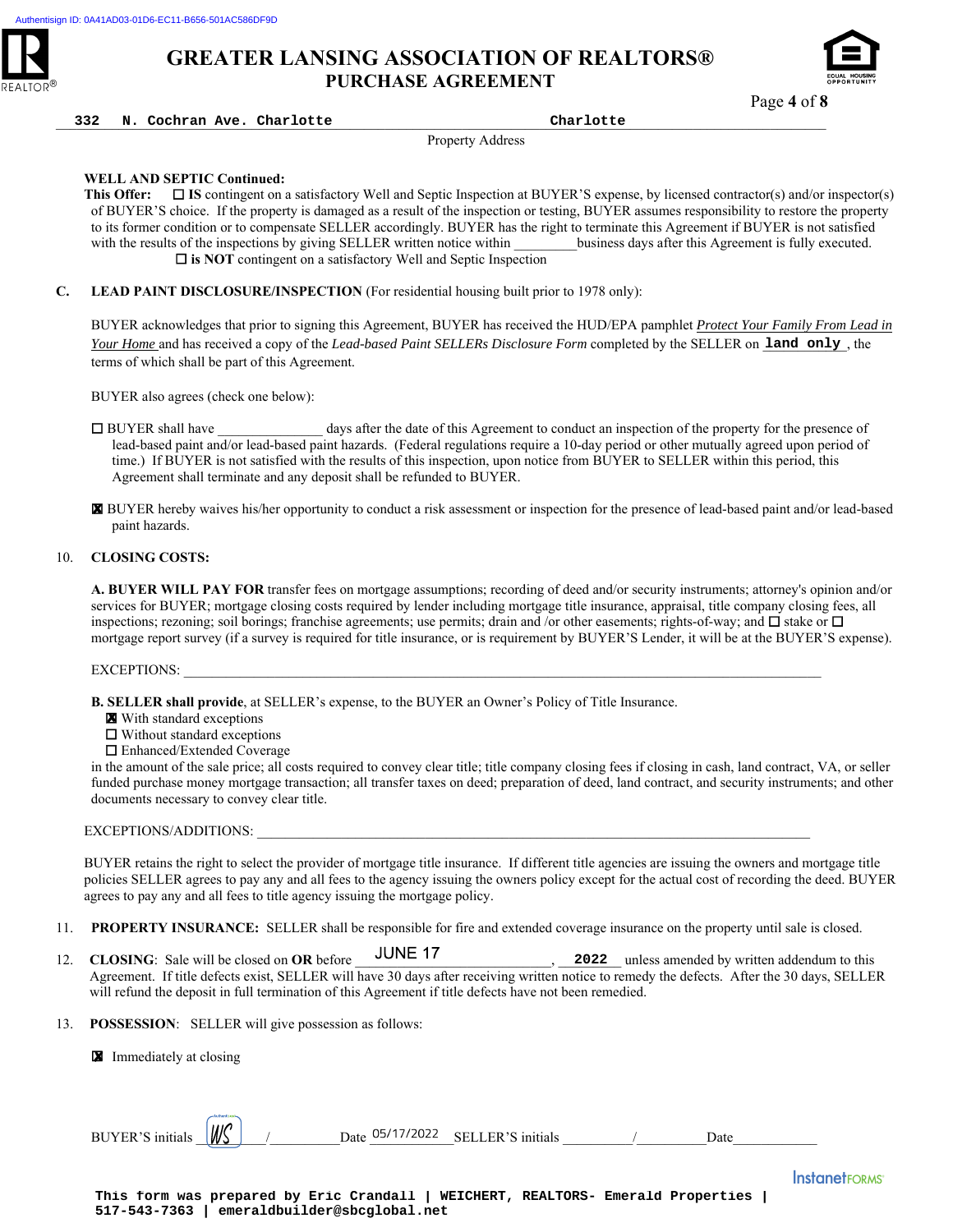



Page **5** of **8**

\_\_\_\_\_\_\_\_\_\_\_\_\_\_\_\_\_\_\_\_\_\_\_\_\_\_\_\_\_\_\_\_\_\_\_\_\_\_\_\_\_\_\_\_\_\_\_\_\_\_\_\_\_\_\_\_\_\_\_\_\_\_\_\_\_\_\_\_\_\_\_\_\_\_\_\_\_\_\_\_\_\_\_\_\_\_\_\_\_\_\_\_\_\_\_\_\_\_\_\_\_\_\_\_\_\_\_\_\_\_ **332 N. Cochran Ave. Charlotte Charlotte**

Property Address

#### **POSSESSION continued:**

 SELLER to occupy the property; it will be vacated no later than \_\_\_\_\_\_\_\_\_\_ days after Closing. At Closing, SELLER will pay BUYER the total sum of \$ Closing date through the agreed surrender date. Charges for unused days will be reimbursed to SELLER upon vacating. SELLER is responsible for utilities and any repairs of damage caused to the property by SELLER after Closing and before vacating. If tenants occupy the property, then:

- $\Box$  SELLER will cause the tenants to vacate the property before closing.
- $\Box$  BUYER will take the property subject to the rights of the tenants.

**SELLER is responsible for removal of all rubbish, personal items, trash/debris, and property shall be broom swept/cleaned**.

#### 14. **SELLER'S DISCLOSURE**:

BUYER acknowledges that a SELLER's Disclosure Statement has been provided to BUYER.

 SELLER shall provide BUYER with a SELLER's Disclosure Statement with SELLER's acceptance of this offer. Pursuant to the SELLER Disclosure Act, MCL 559.951, et seq., BUYER will have 72 hours after delivery of the disclosure statement to terminate this Agreement by delivery of a written notice to SELLER or SELLER's agent.

- 15. **RELEASE:** BUYER and SELLER acknowledge that neither Listing Broker nor Selling Broker, nor their respective agents, have made any representations concerning the condition of the property covered by this Agreement or the marketability of title, and BUYER and SELLER release the Listing Broker and Selling Broker and their respective agents, with respect to all claims arising out of or related to this Agreement, any addendums or counteroffers; all claims arising from any purported representations as to the physical and environmental condition of the property covered by this Agreement or the marketability of title; and all claims arising from any special assessments and/or utility bills which have been or may in the future be charged against the property covered by this Agreement and, in addition, agree to indemnify and hold harmless the Listing Broker and Selling Broker and their respective agents from any and all claims related to those matters.
- 16. **PROPERTY CONDITION**: BUYER has personally inspected the property and has reviewed the information contained in any written disclosure statement provided by SELLER and BUYER agrees to accept the property **"AS IS"** in its present condition. BUYER IS NOT RELYING ON ANY REPRESENTATION OR STATEMENT MADE BY SELLER OR ANY REAL ESTATE SALESPERSON/BROKER REGARDING ANY ASPECT OF THE PROPERTY OR THIS SALE OTHER THAN EXPRESS REPRESENTATIONS IN THIS AGREEMENT, ANY ADDENDUM(S) OR STATEMENTS CONTAINED IN ANY WRITTEN DISCLOSURE STATEMENT. BUYER ACKNOWLEDGES THAT ALL INFORMATION PROVIDED BY THE GREATER LANSING ASSOCIATION OF REALTORS® LINESIDE IS DEEMED ACCURATE BUT IS NOT GUARANTEED OR WARRANTED.
- 17. **FINAL WALK-THROUGH:** Buyer reserves right to walk through property within 48 hours prior to closing to confirm all terms of this Agreement have been met.
- 18**. PROFESSIONAL ADVICE**: Broker advises BUYER to seek legal, tax, environmental, and other appropriate professional advice relating to this transaction. Broker does not make any representations or warranties with respect to the advisability of, or the legal effect of this transaction.

 BUYER acknowledges that it has been recommended that an attorney be retained to review the marketability of title and all Closing documents including the Greater Lansing Association of REALTORS® Closing Agreement form and to determine that the terms of this Agreement have been met.

|                     | Documents of transaction to be reviewed by: |           |     |
|---------------------|---------------------------------------------|-----------|-----|
| Attorney '<br>Name: |                                             | Telenhone |     |
| ddress.             |                                             |           | ʻax |

**OR** 

BUYER acknowledges that, contrary to recommendation, BUYER DOES NOT DESIRE TO RETAIN AN ATTORNEY.

- 19. **SQUARE FOOTAGE:** Parties agree any square footage stated in the MLS are estimates only and should not be relied upon, but should be verified by the parties.
- 20. **HOME PROTECTION PLAN:** BUYER and SELLER have been informed that home protections plans may be available. Such plans may provide additional protection and benefit to the parties. **EX** BUYER acknowledges that, contrary to recomments<br>19. **SQUARE FOOTAGE:** Parties agree any square f<br>verified by the parties.<br>20. **HOME PROTECTION PLAN:** BUYER and SE<br>provide additional protection and benefit to the part<br>

BUYER'S initials  $\sqrt{\frac{M}{S}}$  / Date  $\frac{0.05}{17}{12022}$  SELLER'S initials  $\frac{1}{120}$  Date Date  $\frac{1}{120}$  Instanet FORMS'

**This form was prepared by Eric Crandall | WEICHERT, REALTORS- Emerald Properties | 517-**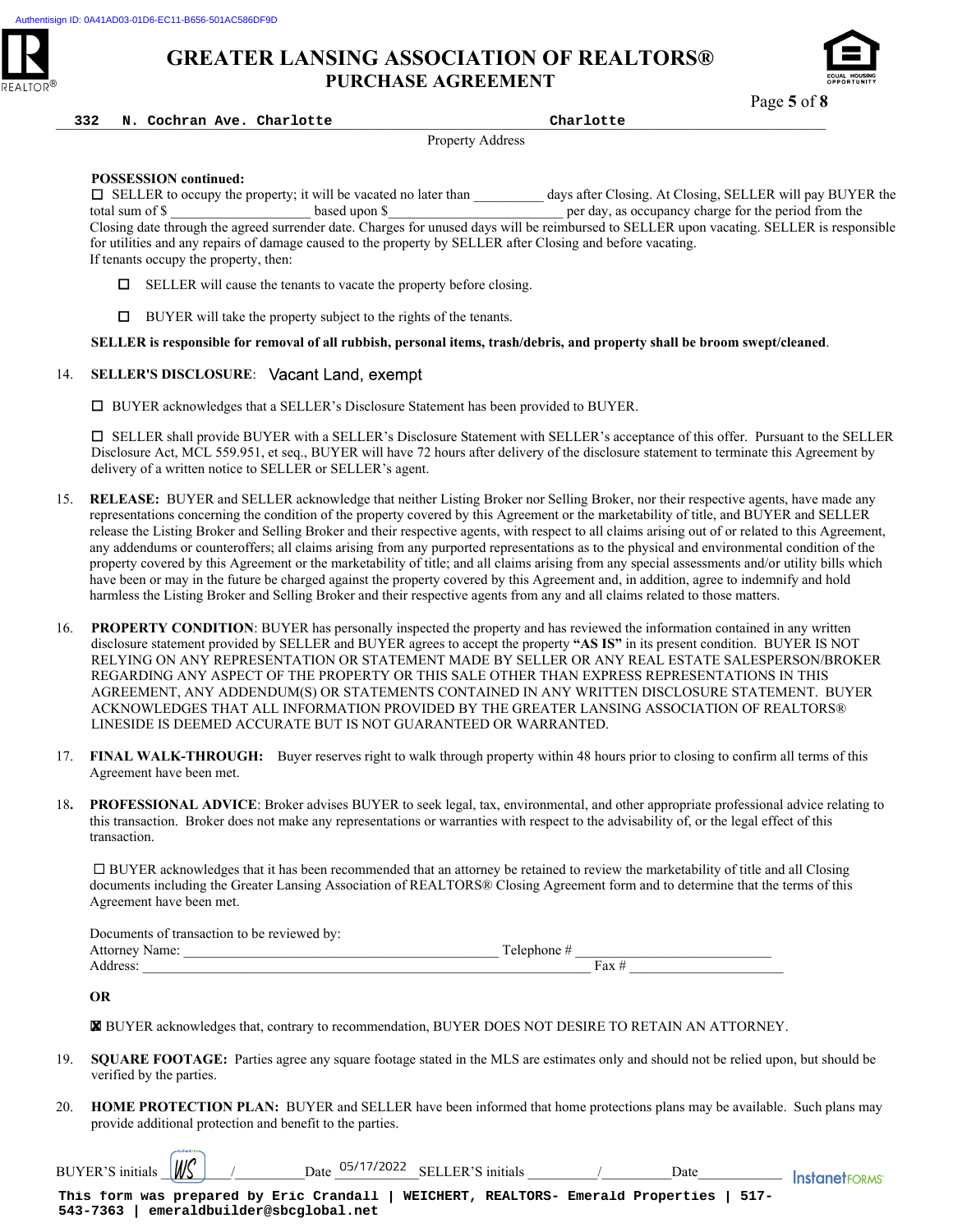



Page **6** of **8**

#### \_\_\_\_\_\_\_\_\_\_\_\_\_\_\_\_\_\_\_\_\_\_\_\_\_\_\_\_\_\_\_\_\_\_\_\_\_\_\_\_\_\_\_\_\_\_\_\_\_\_\_\_\_\_\_\_\_\_\_\_\_\_\_\_\_\_\_\_\_\_\_\_\_\_\_\_\_\_\_\_\_\_\_\_\_\_\_\_\_\_\_\_\_\_\_\_\_\_\_\_\_\_\_\_\_\_\_\_\_\_ **332 N. Cochran Ave. Charlotte Charlotte**

Property Address

21. **EARNEST MONEY DEPOSIT:** BUYER'S DEPOSIT: \$ 500.00 showing BUYER'S good faith will be deposited in escrow or trust account of **ATA National Title, Charlotte** (BROKER/TITLECOMPANY) under current regulations of the State of Michigan. This deposit will be applied as part of the purchase price. If this offer is not accepted, or title is not marketable, or insurable, or if the terms of purchase are contingent upon BUYER'S ability to obtain a new mortgage, or if sale is on land contract subject to its sale, or if there are any other contingencies in this Agreement which cannot be met, this deposit is to be refunded.

- 22. **LIMITATION:** BUYER and SELLER agree that any and all claims or lawsuits which they may have against the Listing Broker and its Agents and/or Selling Broker and its Agents relating to their services must be filed no more than six (6) months after the date of closing of the transaction described in this Agreement. BUYER and SELLER waive any statute of limitations to the contrary.
- 23. **MEDIATION**: BUYER and SELLER agree that any dispute related to this Agreement shall be submitted to Mediation. This Mediation shall be according to the NATIONAL ASSOCIATION OF REALTORS® rules and procedures of the Home seller's/Homebuyer's Dispute Resolution System. If the parties cannot reach a binding agreement in Mediation, they have the right to use other legal remedies. BUYER acknowledges receipt of the brochure briefly describing the Mediation System.
- 24. **TIME IS OF THE ESSENCE.** Time is of the essence in this transaction. Failure to enforce a time deadline in one or more instances shall not constitute a waiver of that time deadline or other deadlines in the future.
- 25. **ASSIGNMENT**: BUYER will not assign this Agreement without the consent of SELLER.

- OTHER: \_\_\_\_\_\_\_\_\_\_\_\_\_\_\_\_\_\_\_\_\_\_\_\_\_\_\_\_\_\_\_\_\_\_\_\_\_\_\_\_\_\_\_\_\_\_\_\_\_\_\_\_\_\_\_\_\_\_\_\_\_\_\_\_\_\_\_\_\_\_\_\_\_\_\_\_\_\_\_\_\_\_\_\_\_\_\_\_. 27. **ELECTRONIC COMMUNICATION:** As an alternative to physical delivery, the parties agree that this Agreement, any amendment or modification of this Agreement and/or any written notice or communication regarding this Agreement may be delivered to the SELLER in care of the Listing REALTOR® and the BUYER in care of the Selling REALTOR® using electronic mail or facsimile using the contact information set forth above. Any such communication shall be deemed delivered at the time it is sent or transmitted. SELLER represents and warrants that an electronic email address has been provided to Listing REALTOR® from which SELLER may receive electronic mail. BUYER represents and warrants that an electronic email address has been provided to Selling REALTOR® from which BUYER may receive electronic mail. The parties agree that the electronic signatures and initials shall be deemed to be valid and binding upon the parties as if the original
	- 28. **ENTIRE AGREEMENT**: This written Agreement and any written addenda to it contain the entire agreement of the parties with respect to the sale of the property and supersede all negotiations, understandings or offers. No oral representations or statements will be binding, and this Agreement may be modified or amended only in writing and signed by the BUYER and SELLER. This Agreement shall be governed by and construed in accordance with the laws of the State of Michigan.

| 21. | <b>EARNEST MONEY DEPOSIT: BUYER'S DEPOSIT: \$</b><br>500.00<br>showing BUYER'S good faith will be deposited<br>ATA National Title, Charlotte (BROKER/TITLECOMPANY) under current regulations of the<br>escrow or trust account of<br>State of Michigan. This deposit will be applied as part of the purchase price. If this offer is not accepted, or title is not marketable, or<br>insurable, or if the terms of purchase are contingent upon BUYER'S ability to obtain a new mortgage, or if sale is on land contract subject to<br>sale, or if there are any other contingencies in this Agreement which cannot be met, this deposit is to be refunded.                                                                                                                                                                                                                                                                                                                                                                                                                         |
|-----|-------------------------------------------------------------------------------------------------------------------------------------------------------------------------------------------------------------------------------------------------------------------------------------------------------------------------------------------------------------------------------------------------------------------------------------------------------------------------------------------------------------------------------------------------------------------------------------------------------------------------------------------------------------------------------------------------------------------------------------------------------------------------------------------------------------------------------------------------------------------------------------------------------------------------------------------------------------------------------------------------------------------------------------------------------------------------------------|
|     | If BUYER or SELLER defaults, the other party may enforce this Agreement or may cancel it, and pursue his/her legal and/or equitable<br>remedies. If the sale is not consummated, any release of the BUYER'S deposit will require an agreement signed by all parties to release the<br>deposit. If no mutual agreement can be negotiated, the person holding the deposit may, upon 30 days written notice to all parties, transfer the<br>deposit by interpleader to a court of proper jurisdiction after deducting out-of-pocket costs and legal fees. Delivery to court will release the<br>Brokers and the person holding the deposit from further liability concerning the deposit.                                                                                                                                                                                                                                                                                                                                                                                              |
| 22. | LIMITATION: BUYER and SELLER agree that any and all claims or lawsuits which they may have against the Listing Broker and its<br>Agents and/or Selling Broker and its Agents relating to their services must be filed no more than six (6) months after the date of closing of the<br>transaction described in this Agreement. BUYER and SELLER waive any statute of limitations to the contrary.                                                                                                                                                                                                                                                                                                                                                                                                                                                                                                                                                                                                                                                                                   |
| 23. | MEDIATION: BUYER and SELLER agree that any dispute related to this Agreement shall be submitted to Mediation. This Mediation sha<br>be according to the NATIONAL ASSOCIATION OF REALTORS® rules and procedures of the Home seller's/Homebuyer's Dispute<br>Resolution System. If the parties cannot reach a binding agreement in Mediation, they have the right to use other legal remedies. BUYER<br>acknowledges receipt of the brochure briefly describing the Mediation System.                                                                                                                                                                                                                                                                                                                                                                                                                                                                                                                                                                                                 |
| 24. | TIME IS OF THE ESSENCE. Time is of the essence in this transaction. Failure to enforce a time deadline in one or more instances shall n<br>constitute a waiver of that time deadline or other deadlines in the future.                                                                                                                                                                                                                                                                                                                                                                                                                                                                                                                                                                                                                                                                                                                                                                                                                                                              |
| 25. | ASSIGNMENT: BUYER will not assign this Agreement without the consent of SELLER.                                                                                                                                                                                                                                                                                                                                                                                                                                                                                                                                                                                                                                                                                                                                                                                                                                                                                                                                                                                                     |
| 26. | AGENCY DISCLOSURE: THE UNDERSIGNED BUYER AND SELLER EACH ACKNOWLEDGE THAT THEY HAVE READ AND<br>SIGNED THE DISCLOSURE REGARDING REAL ESTATE AGENCY RELATIONSHIPS.                                                                                                                                                                                                                                                                                                                                                                                                                                                                                                                                                                                                                                                                                                                                                                                                                                                                                                                   |
|     | THE SELLING BROKER/SALESPERSON IS ACTING AS (check one):<br>$\Box$ AGENT OF THE SELLER<br><b>I BUYER'S AGENT IN DUAL AGENT</b> (with written, informed consent of both BUYER and SELLER)<br>$\Box$ OTHER:                                                                                                                                                                                                                                                                                                                                                                                                                                                                                                                                                                                                                                                                                                                                                                                                                                                                           |
| 27. | <b>ELECTRONIC COMMUNICATION:</b> As an alternative to physical delivery, the parties agree that this Agreement, any amendment or<br>modification of this Agreement and/or any written notice or communication regarding this Agreement may be delivered to the SELLER in ca<br>of the Listing REALTOR® and the BUYER in care of the Selling REALTOR® using electronic mail or facsimile using the contact<br>information set forth above. Any such communication shall be deemed delivered at the time it is sent or transmitted. SELLER represents and<br>warrants that an electronic email address has been provided to Listing REALTOR® from which SELLER may receive electronic mail. BUYI<br>represents and warrants that an electronic email address has been provided to Selling REALTOR® from which BUYER may receive electron<br>mail. The parties agree that the electronic signatures and initials shall be deemed to be valid and binding upon the parties as if the original<br>signatures or initials were present in the documents in the handwriting of each party. |
| 28. | ENTIRE AGREEMENT: This written Agreement and any written addenda to it contain the entire agreement of the parties with respect to tl<br>sale of the property and supersede all negotiations, understandings or offers. No oral representations or statements will be binding, and this<br>Agreement may be modified or amended only in writing and signed by the BUYER and SELLER. This Agreement shall be governed by and<br>construed in accordance with the laws of the State of Michigan.                                                                                                                                                                                                                                                                                                                                                                                                                                                                                                                                                                                      |
| 29. | DATE: $\frac{05/17/2022}{\frac{1}{201}}$<br>A. BUYER'S SIGNATURE:                                                                                                                                                                                                                                                                                                                                                                                                                                                                                                                                                                                                                                                                                                                                                                                                                                                                                                                                                                                                                   |
|     | William SaintAmour<br>BUYER (Signature)                                                                                                                                                                                                                                                                                                                                                                                                                                                                                                                                                                                                                                                                                                                                                                                                                                                                                                                                                                                                                                             |
|     | BUYER (Signature)                                                                                                                                                                                                                                                                                                                                                                                                                                                                                                                                                                                                                                                                                                                                                                                                                                                                                                                                                                                                                                                                   |
|     | $\mathbf{X}$                                                                                                                                                                                                                                                                                                                                                                                                                                                                                                                                                                                                                                                                                                                                                                                                                                                                                                                                                                                                                                                                        |
|     | Print Name<br>Print Name                                                                                                                                                                                                                                                                                                                                                                                                                                                                                                                                                                                                                                                                                                                                                                                                                                                                                                                                                                                                                                                            |
|     | WS<br>Date $05/17/2022$ SELLER'S initials /<br>Date<br><b>BUYER'S</b> initials                                                                                                                                                                                                                                                                                                                                                                                                                                                                                                                                                                                                                                                                                                                                                                                                                                                                                                                                                                                                      |
|     | <b>InstanetFORMS</b><br>This form was prepared by Eric Crandall   WEICHERT, REALTORS- Emerald Properties   517-<br>emeraldbuilder@sbcglobal.net<br>543-7363                                                                                                                                                                                                                                                                                                                                                                                                                                                                                                                                                                                                                                                                                                                                                                                                                                                                                                                         |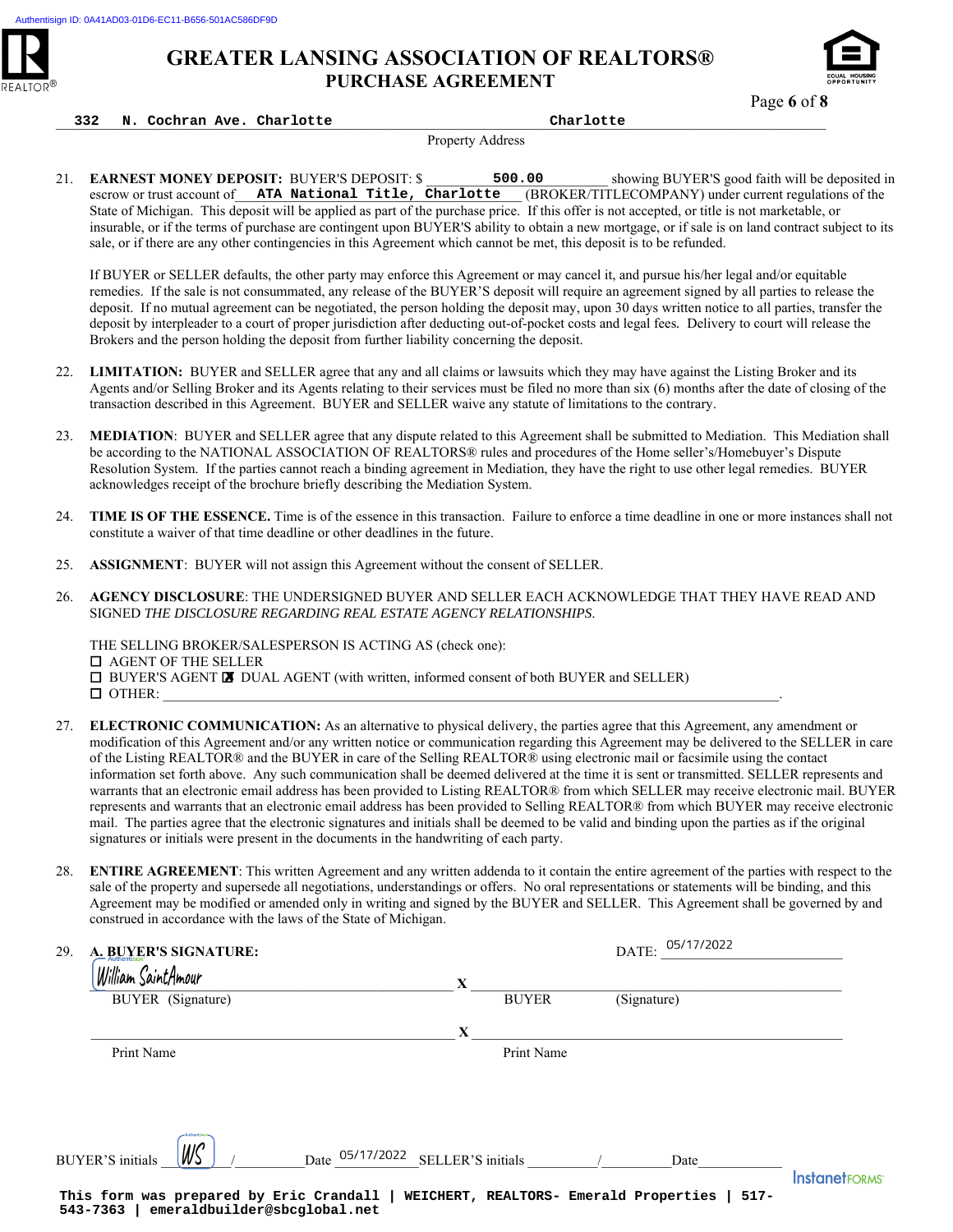

|     | 332<br>N. Cochran Ave. Charlotte                 |                    |                                                                                                                                                                                                                                                                                                                                       |      |                           |
|-----|--------------------------------------------------|--------------------|---------------------------------------------------------------------------------------------------------------------------------------------------------------------------------------------------------------------------------------------------------------------------------------------------------------------------------------|------|---------------------------|
|     |                                                  |                    | Property Address                                                                                                                                                                                                                                                                                                                      |      |                           |
|     |                                                  |                    | BUYER ACKNOWLEDGES RECEIPT OF A COPY OF THIS AGREEMENT PAGES 1 THROUGH 8.                                                                                                                                                                                                                                                             |      |                           |
|     |                                                  |                    |                                                                                                                                                                                                                                                                                                                                       |      |                           |
|     |                                                  |                    |                                                                                                                                                                                                                                                                                                                                       |      |                           |
|     |                                                  |                    |                                                                                                                                                                                                                                                                                                                                       |      |                           |
|     |                                                  |                    | Received By $(REALTOR^*)$                                                                                                                                                                                                                                                                                                             |      |                           |
|     | BUYER'S Address: 2305 Pinch Hwy, Charlotte       |                    |                                                                                                                                                                                                                                                                                                                                       |      |                           |
|     |                                                  |                    |                                                                                                                                                                                                                                                                                                                                       |      |                           |
|     |                                                  |                    | <b>B. SELLER'S ACKNOWLEDGEMENT: SELLER'S SIGNATURE ACKNOWLEDGES RECEIPT OF PAGES 1 THROUGH 8</b>                                                                                                                                                                                                                                      |      |                           |
|     |                                                  |                    |                                                                                                                                                                                                                                                                                                                                       |      |                           |
|     |                                                  | SELLER (Signature) | $\mathbf{X}$ <sub>—</sub>                                                                                                                                                                                                                                                                                                             |      | <b>SELLER</b> (Signature) |
|     |                                                  |                    |                                                                                                                                                                                                                                                                                                                                       |      |                           |
|     | Print Name                                       |                    | $\mathbf{X}$ $\overline{\mathbf{P}$ $\mathbf{F}$ $\mathbf{F}$ $\mathbf{F}$ $\mathbf{N}$ $\mathbf{F}$ $\mathbf{F}$ $\mathbf{N}$ $\mathbf{F}$ $\mathbf{F}$ $\mathbf{F}$ $\mathbf{N}$ $\mathbf{F}$ $\mathbf{F}$ $\mathbf{F}$ $\mathbf{F}$ $\mathbf{F}$ $\mathbf{F}$ $\mathbf{F}$ $\mathbf{F}$ $\mathbf{F}$ $\mathbf{F}$ $\mathbf{F}$ $\$ |      |                           |
|     | <b>SELLER'S RESPONSE: The offer is</b>           |                    |                                                                                                                                                                                                                                                                                                                                       |      |                           |
|     | $\Box$ ACCEPTED AS WRITTEN<br>$\square$ REJECTED |                    |                                                                                                                                                                                                                                                                                                                                       |      |                           |
|     |                                                  |                    |                                                                                                                                                                                                                                                                                                                                       |      |                           |
|     | $\square$ AMENDED AS FOLLOWS:                    |                    |                                                                                                                                                                                                                                                                                                                                       |      |                           |
|     |                                                  |                    |                                                                                                                                                                                                                                                                                                                                       |      |                           |
|     |                                                  |                    |                                                                                                                                                                                                                                                                                                                                       |      |                           |
|     |                                                  |                    |                                                                                                                                                                                                                                                                                                                                       |      |                           |
|     |                                                  |                    |                                                                                                                                                                                                                                                                                                                                       |      |                           |
|     |                                                  |                    |                                                                                                                                                                                                                                                                                                                                       |      |                           |
|     |                                                  |                    |                                                                                                                                                                                                                                                                                                                                       |      |                           |
|     |                                                  |                    |                                                                                                                                                                                                                                                                                                                                       |      |                           |
|     |                                                  |                    |                                                                                                                                                                                                                                                                                                                                       |      |                           |
|     |                                                  |                    |                                                                                                                                                                                                                                                                                                                                       |      |                           |
|     |                                                  |                    |                                                                                                                                                                                                                                                                                                                                       |      |                           |
|     |                                                  |                    |                                                                                                                                                                                                                                                                                                                                       |      |                           |
|     |                                                  |                    |                                                                                                                                                                                                                                                                                                                                       |      |                           |
|     |                                                  |                    | ALL OTHER TERMS AND CONDITIONS REMAIN UNCHANGED.                                                                                                                                                                                                                                                                                      |      |                           |
| 31. |                                                  |                    |                                                                                                                                                                                                                                                                                                                                       |      |                           |
| 32. |                                                  |                    | MULTIPLE OFFERS: BUYER'S ACCEPTANCE OF ANY COUNTER OFFER MADE BY SELLER WILL BE BINDING ON THE<br>SELLER ONLY WHEN AND IF THE SELLER SIGNS BELOW ACCEPTING AND ACKNOWLEDGING RECEIPT BY SELLER O                                                                                                                                      |      |                           |
|     |                                                  |                    | THE BUYER'S ACCEPTANCE OF SELLER'S COUNTER OFFER. IF SELLER RECEIVES MULTIPLE OFFERS OR MULTIPLE                                                                                                                                                                                                                                      |      |                           |
|     |                                                  |                    | ACCEPTANCES OF COUNTER OFFERS PRIOR TO THE WRITTEN ACCEPTANCE AND ACKNOWLEDGEMENT BY SELLER OF A<br>ACCEPTED COUNTER OFFER, SELLER WILL BE ENTITLED TO CHOOSE CONCLUSIVELY THE TRANSACTION BY WHICH SE                                                                                                                                |      |                           |
|     | WILL BE BOUND.                                   |                    |                                                                                                                                                                                                                                                                                                                                       |      |                           |
|     |                                                  |                    | SELLER LIABILITY: SELLER UNDERSTANDS THAT CONSUMMATION OF THE SALE OR TRANSFER OF THE PROPERTY                                                                                                                                                                                                                                        |      |                           |
|     |                                                  |                    | DESCRIBED IN THIS AGREEMENT WILL NOT RELIEVE SELLER OF ANY LIABILITY THAT SELLER MAY HAVE UNDER                                                                                                                                                                                                                                       |      |                           |
|     | THE LENDER OR REQUIRED BY LAW OR REGULATION.     |                    | MORTGAGE(S) OR OTHER INDEBTEDNESS TO WHICH THE PROPERTY IS SUBJECT UNLESS OTHERWISE AGREED TO I                                                                                                                                                                                                                                       |      |                           |
| 33. |                                                  |                    |                                                                                                                                                                                                                                                                                                                                       | Date |                           |

- 31. ALL OTHER TERMS AND CONDITIONS REMAIN UNCHANGED.
- 32. MULTIPLE OFFERS: BUYER'S ACCEPTANCE OF ANY COUNTER OFFER MADE BY SELLER WILL BE BINDING ON THE SELLER ONLY WHEN AND IF THE SELLER SIGNS BELOW ACCEPTING AND ACKNOWLEDGING RECEIPT BY SELLER OF THE BUYER'S ACCEPTANCE OF SELLER'S COUNTER OFFER. *IF SELLER RECEIVES MULTIPLE OFFERS OR MULTIPLE ACCEPTANCES OF COUNTER OFFERS PRIOR TO THE WRITTEN ACCEPTANCE AND ACKNOWLEDGEMENT BY SELLER OF AN ACCEPTED COUNTER OFFER, SELLER WILL BE ENTITLED TO CHOOSE CONCLUSIVELY THE TRANSACTION BY WHICH SELLER WILL BE BOUND.*
- 33. SELLER LIABILITY: SELLER UNDERSTANDS THAT CONSUMMATION OF THE SALE OR TRANSFER OF THE PROPERTY DESCRIBED IN THIS AGREEMENT WILL NOT RELIEVE SELLER OF ANY LIABILITY THAT SELLER MAY HAVE UNDER THE MORTGAGE(S) OR OTHER INDEBTEDNESS TO WHICH THE PROPERTY IS SUBJECT UNLESS OTHERWISE AGREED TO BY THE LENDER OR REQUIRED BY LAW OR REGULATION.

| BUYER'S<br>- initials | Jate | SEL.<br>-initials<br>.F.R. | Jate |  |
|-----------------------|------|----------------------------|------|--|
|                       |      |                            |      |  |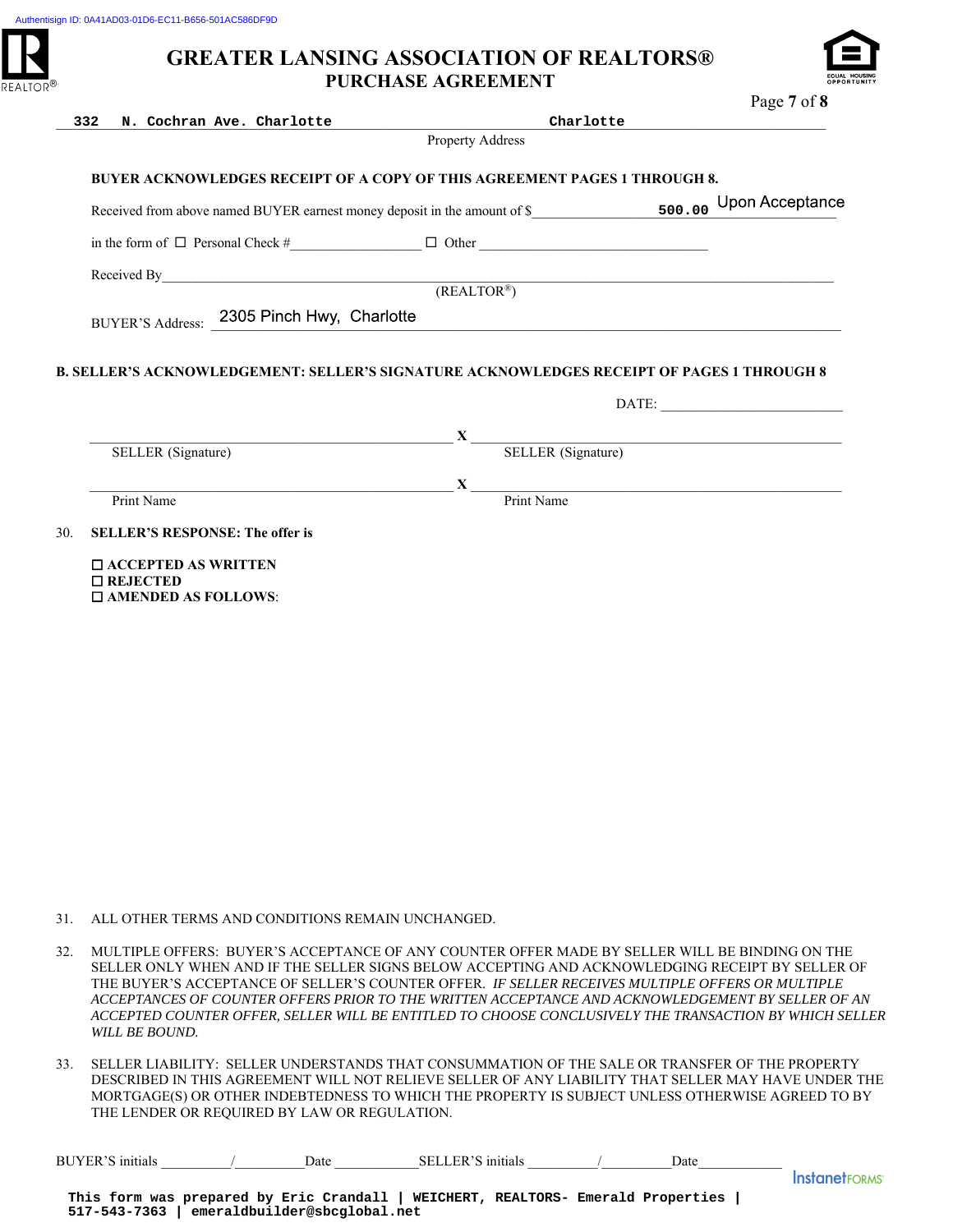



| 332                              | N. Cochran Ave. Charlotte                                                | Charlotte                                                                                                                                                                                                                                                                                                                                                                                                                                                                       | Page 8 of 8                   |
|----------------------------------|--------------------------------------------------------------------------|---------------------------------------------------------------------------------------------------------------------------------------------------------------------------------------------------------------------------------------------------------------------------------------------------------------------------------------------------------------------------------------------------------------------------------------------------------------------------------|-------------------------------|
|                                  |                                                                          | Property Address                                                                                                                                                                                                                                                                                                                                                                                                                                                                |                               |
| <b>SELLER'S SIGNATURE:</b>       |                                                                          |                                                                                                                                                                                                                                                                                                                                                                                                                                                                                 |                               |
|                                  |                                                                          |                                                                                                                                                                                                                                                                                                                                                                                                                                                                                 |                               |
|                                  |                                                                          |                                                                                                                                                                                                                                                                                                                                                                                                                                                                                 |                               |
|                                  | SELLER (Signature)                                                       | $X \longrightarrow X$ SELLER (Signature)                                                                                                                                                                                                                                                                                                                                                                                                                                        |                               |
|                                  |                                                                          |                                                                                                                                                                                                                                                                                                                                                                                                                                                                                 |                               |
| Print Name                       |                                                                          | $\begin{array}{c}\nX \longrightarrow \text{Print Name}\n\end{array}$                                                                                                                                                                                                                                                                                                                                                                                                            |                               |
|                                  |                                                                          |                                                                                                                                                                                                                                                                                                                                                                                                                                                                                 |                               |
|                                  |                                                                          |                                                                                                                                                                                                                                                                                                                                                                                                                                                                                 | (eve)                         |
|                                  |                                                                          |                                                                                                                                                                                                                                                                                                                                                                                                                                                                                 |                               |
|                                  |                                                                          | SELLER ACKNOWLEDGES RECEIPT OF A COPY OF THIS AGREEMENT PAGES 1 THROUGH 8.                                                                                                                                                                                                                                                                                                                                                                                                      |                               |
|                                  |                                                                          |                                                                                                                                                                                                                                                                                                                                                                                                                                                                                 |                               |
|                                  |                                                                          |                                                                                                                                                                                                                                                                                                                                                                                                                                                                                 |                               |
| <b>BUYER'S RECEIPT/RESPONSE:</b> |                                                                          |                                                                                                                                                                                                                                                                                                                                                                                                                                                                                 |                               |
| If accepted by SELLER as written |                                                                          | □ Receipt is acknowledged by BUYER of SELLER'S acceptance of BUYER'S offer.                                                                                                                                                                                                                                                                                                                                                                                                     |                               |
| If amended by SELLER             | agreement between parties only when the SELLER signs paragraph 36 below. | □ Accepts SELLER'S counter offer. All other terms and conditions remain unchanged. BUYER acknowledges there will be a binding                                                                                                                                                                                                                                                                                                                                                   |                               |
| $\Box$ REJECTS.                  |                                                                          |                                                                                                                                                                                                                                                                                                                                                                                                                                                                                 |                               |
|                                  |                                                                          |                                                                                                                                                                                                                                                                                                                                                                                                                                                                                 | $\square$ a.m. $\square$ p.m. |
|                                  |                                                                          |                                                                                                                                                                                                                                                                                                                                                                                                                                                                                 |                               |
| <b>BUYER</b> (Signature)         |                                                                          | $X$ BUYER (Signature)                                                                                                                                                                                                                                                                                                                                                                                                                                                           |                               |
|                                  |                                                                          |                                                                                                                                                                                                                                                                                                                                                                                                                                                                                 |                               |
|                                  |                                                                          |                                                                                                                                                                                                                                                                                                                                                                                                                                                                                 | (eve)                         |
|                                  | REALTOR®: Eric J Crandall                                                | REALTOR's® TELEPHONE: 517-204-3945 cell                                                                                                                                                                                                                                                                                                                                                                                                                                         |                               |
|                                  |                                                                          |                                                                                                                                                                                                                                                                                                                                                                                                                                                                                 |                               |
|                                  |                                                                          | SELLER'S RECEIPT: SELLER accepts and acknowledges receipt of BUYER'S acceptance of counter offer.                                                                                                                                                                                                                                                                                                                                                                               |                               |
|                                  |                                                                          | $\text{DATE:}\_\_\_\_\_\_\_\_$                                                                                                                                                                                                                                                                                                                                                                                                                                                  | $\square$ a.m. $\square$ p.m. |
|                                  |                                                                          | $\overline{\phantom{a}}$ $\overline{\phantom{a}}$ $\overline{\phantom{a}}$ $\overline{\phantom{a}}$ $\overline{\phantom{a}}$ $\overline{\phantom{a}}$ $\overline{\phantom{a}}$ $\overline{\phantom{a}}$ $\overline{\phantom{a}}$ $\overline{\phantom{a}}$ $\overline{\phantom{a}}$ $\overline{\phantom{a}}$ $\overline{\phantom{a}}$ $\overline{\phantom{a}}$ $\overline{\phantom{a}}$ $\overline{\phantom{a}}$ $\overline{\phantom{a}}$ $\overline{\phantom{a}}$ $\overline{\$ | SELLER (Signature)            |

DISCLAIMER: This form is provided by the Greater Lansing Association of REALTORS® solely for the use of its Members. Those who use this form are expected to review both the form and the details of the particular transaction to ensure that each section of the form is appropriate for the transaction. The Greater Lansing Association of REALTORS® is not responsible for use or misuse of the form, for misrepresentation, or warranties made in connection with the form. ©Copyright Greater Lansing Association of REALTORS® (Rev. 3/89, 1/90, 11/90, 1/93, 2/94, 2/95, 2/96, 7/97, 10/97, 2/99, 5/00, 9/01, 2/03, 9/05, 11/06, 9/11, 10/12, 7/13, 1/14, 8/14, 10/15, 12/16, 9/17, 1/18)